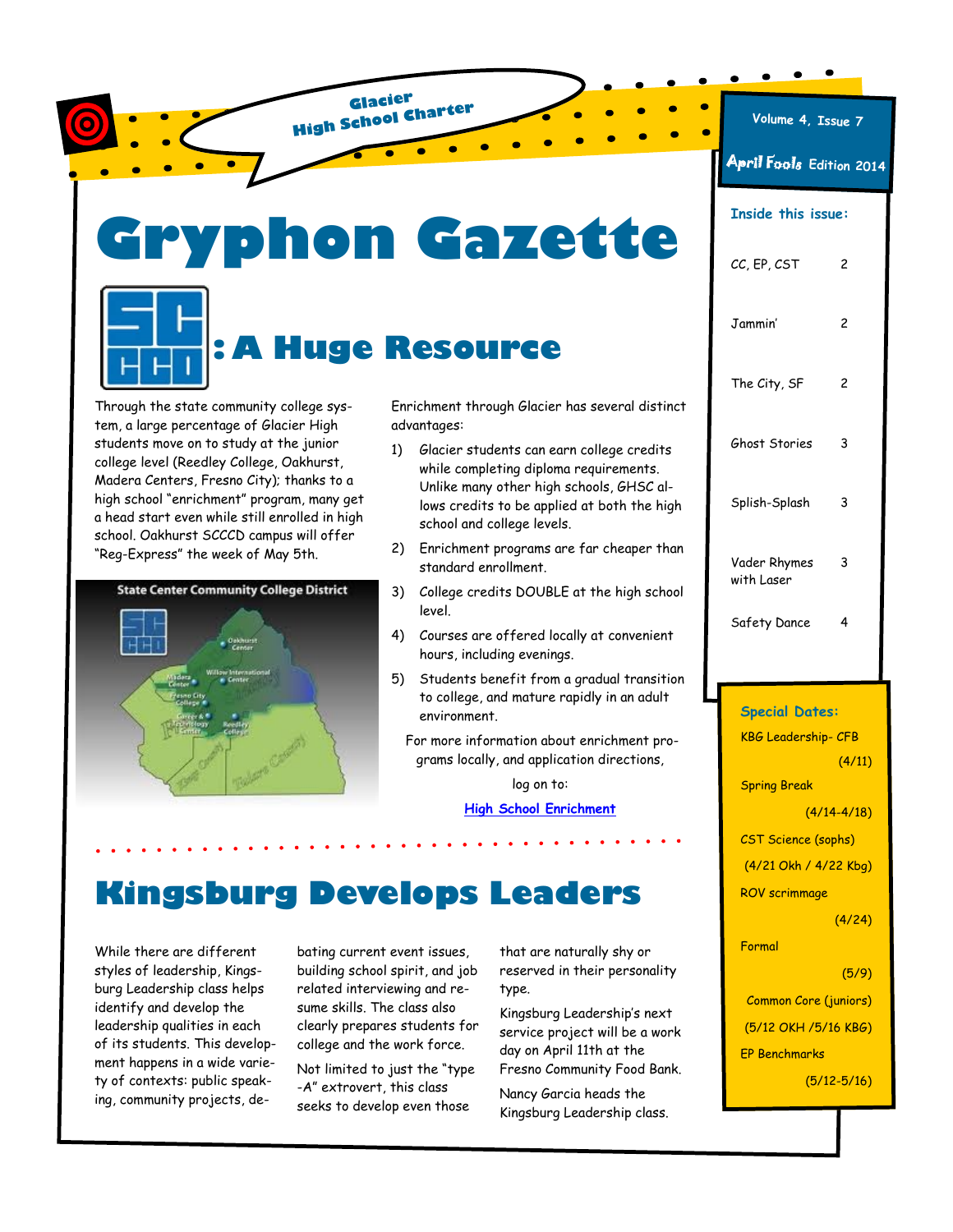#### **Common Core Initial Testing; Benchmarks and CST, Too...**

Initially scheduled for April, Common Core testing has been postponed until Monday, May 12th in Oakhurst (and Friday, May 16th in Kingsburg). All eleventh graders are requested to be at their respective sites by 8:30 AM to take part in this required standardized test.

Also, all students need to repeat the EdPerformance benchmark tests during that same week (May 12-16) at the respective school sites (sorry, even though online, these can only be taken

at school). Talk to your charter teacher about getting set up for these important benchmarks. Test results, when compared over time, provide valuable insight when it comes to tracking personal academic growth.

CST tests this year are limited to 10th grade Science, held in Oakhurst on 4/21 (8:30-noon) and Kingsburg 4/22 (9:30 on). All sophomores report on their site's designated day.

When it comes to standardized testing, your cooperation is greatly appreciated here at GHSC!



Common Core and **EdDerformance** online tests are coming soon...

### **Fretboard Freaks**

Guitar workshop has been underway for several weeks, led by Bruce Boe and GHS parents John Franey and Brian Kelley.

With a wide range of skill levels present, the workshop has sought to develop skills in each participant.

Topics have included music theory, chords, basic nomenclature, mechanics, and musical expression.

#### **"I just wish I coulda' started with a GHS guitar workshop…" Eddie Van Halen**

Class sessions have included play-along segments, as well as video clip tutorials and online link references. With three instructors it has been possible to break into skill level groupings for more effective and efficient lessons.



## **Annual San Francisco Run**

Nine adults and sixteen students are scheduled to make an overnight venture to San Francisco as part of an educational field trip on April 31-May 1.

This outing has become somewhat of an annual tradition for Glacier.

Overnight accommodations will be located at Point Montara Hostel, at a lighthouse with private beach.

Other highlights will include the Asian Art Museum and the newly relocated Exploratorium.

This trip always seems to include a cultural dining venture and tourist shopping, usually on Fisherman's Wharf or in Chinatown.

Matthew Englund and Kaylene Friesen are serving as faculty hosts for GHS.



**San Fran or bust...**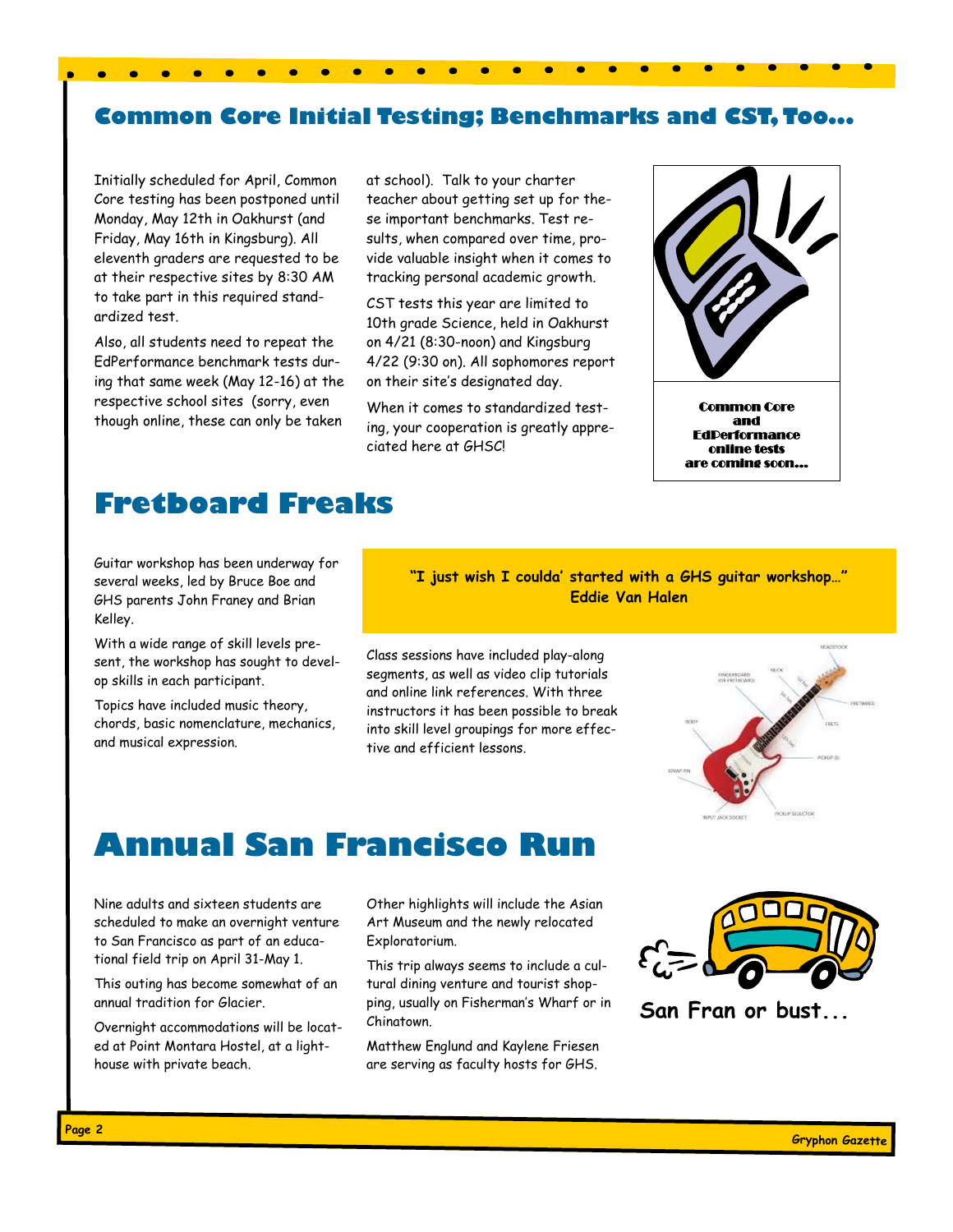#### **Ghost of Houdini Sighted on Glacier Campus**

 $\bullet$  $\bullet$ 

A strange phenomena was reported after-hours on the GHS campus last week, when a parent dropped off a late attendance form at the front entrance. The parent wishes to remain anonymous, understandably shaken by this traumatic paranormal experience.

According to the parent, she inadvertently glanced through the front double-door windows, and an illusory figure was noticed gliding through the foyer, somewhat suspended in midair.

Upon closer inspection, the figure bore an uncanny resemblance to Harry Houdini, the noted touring escape artist and magician of the early 1920's.

The Houdini apparition closely resembled photographs taken during his famous routines, and was similarly enshrouded in a straightjacket- and wrapped in chains.

The unnamed parent said that Houdini seemed to be silently pleading for "help" in making his GHS escape.



## **ROV's Don't Run Themselves… Or Do They?**

ROV class members are working hard to make deadlines and prepare for the Monterey competition in May.

First comes a practice competition on the afternoon of April 24th at the YHS Harry Baker Swim facility, which is open to the public.

This year's competition is built around a theme of "wreck diving," and forces teams to identify fictitious submerged hulks, among other tasks. As usual, the competition will also include tasks which require skilled operators to retrieve, collect, and relocate objects in a timed format.

ROV students learn electrical circuitry and elementary physics as they design and construct these underwater marvels of machinery.



### **Physics Demonstration**

Representatives from the CSU Fresno Physics department will be on campus (in Oakhurst) on Friday, May 2nd for an exhibition of fantabulous scientific demonstrations for interested parties. All students and parents are welcome to attend– it is not necessary to be enrolled in a science class to take part. The show begins promptly at 10:30 AM in the Science Lab (Module B), and lasts 1 hour.

This is not Glacier's first exposure to CSUF Physics. The fall observatory visit was, to say the least,



"most impressive, Skywalker…"